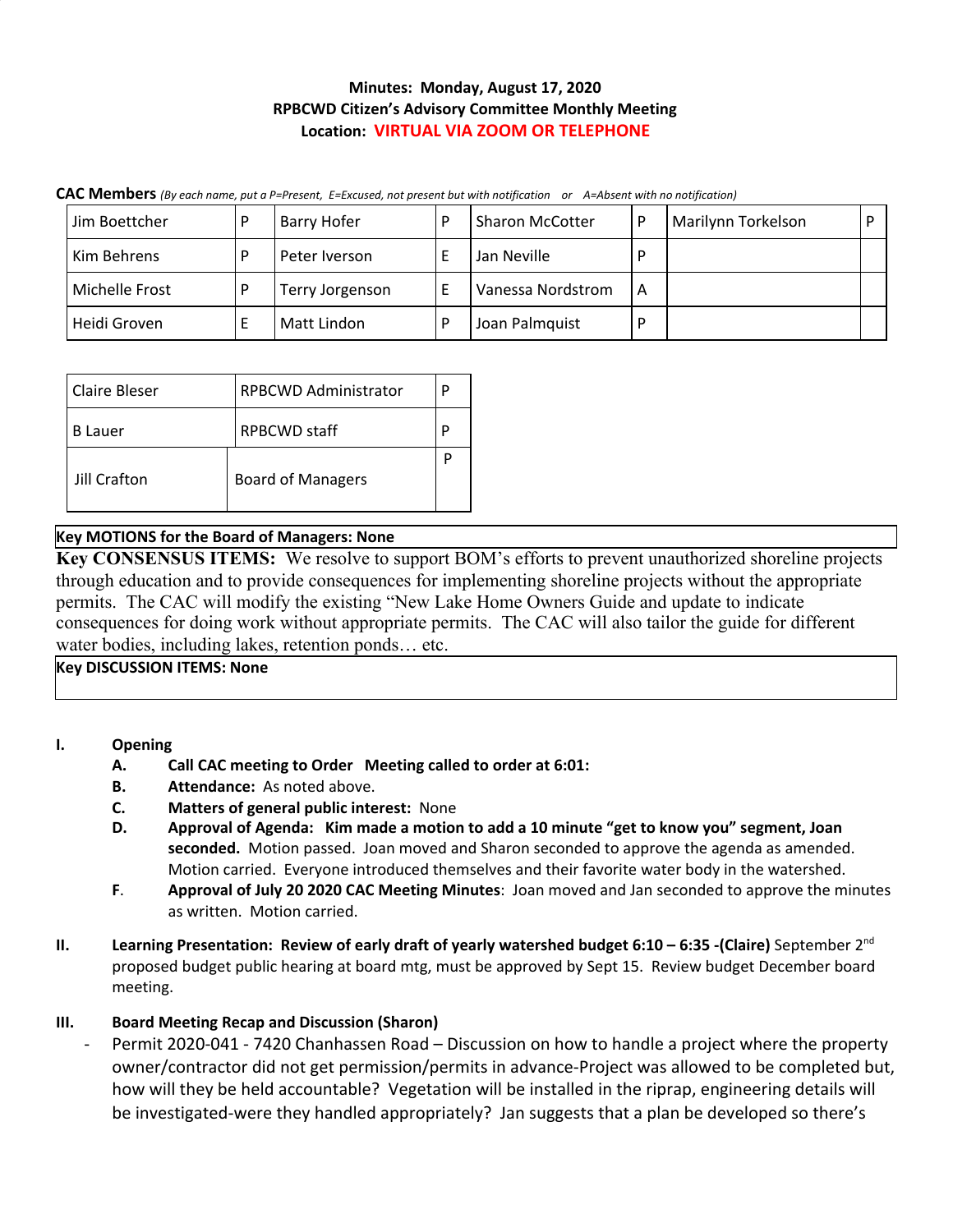some consistency. Consequences may be outlined in the watershed's information on obtaining permits.

- U of MN study on wake boats and impact on shorelines
- Shoreline Stabilization Regulations and Policies heads up from Terry that it is coming
- Rice Marsh Lake Sediment Chemistry Post-Alum Wait for results from existing work before spending money on future alum treatments.
- Input from Managers on CAC motions, consensus and discussion items
- Marilynn asked Claire about the MAWD resolutions for this year. Last year's resolutions had to do with wake boats and pesticides ban. They were not adopted. They will be revised and resubmitted this year. The Wake boats resolution includes 3 potential concurrent solutions: 1.Limitingwake boats to areas of lakes sufficiently distanced from shorelines to allow boat-generated waves to adequately dissipate and lessen energy before coming into impact with lake shorelines; and 2. Banning wake boats waves in shallow lake areas where waves created by wake boats detrimentally impact sediment, aquatic vegetation, and aquatic habitat; and 3. Requiring wake boats to be designed, and existing boats to be modified, to enable complete drainage and decontamination of ballast tanks to stop the spread of AIS. -will be supported by crowd fund research. The second resolution is to Ban the use of carcinogenic pesticides and herbicides on residential and commercial lawns. A third resolution is on groundwater conservation to limit irrigation with potable water, especially lawn irrigation in urban and suburban areas. Regulate more strictly the time of day and urge cities to require contractors that are installing irrigation systems to receive training so that installed irrigation systems use water efficiently. Fourth resolution is to adopt a Soil Health Day to recognize soil as an essential natural resource, and soils professionals as playing a critical role in managing our soil resources. What do we want to see? 5% soil organic content is one goal under consideration. Metro watersheds incorporate goals with regards to soil health. S<sup>th</sup> Resolution from the Technical Environmental Panel that looks at evaluating the wetlands and implements the Wetland Conservation Act. Currently, a city is not required to have the WD staff on the Technical Environmental Panel. Staff is working with Prior Lake Spring Lake WD on a resolution to request that WD staff be included.

### **IV. Program and Project Updates**

-

- A. Additional specific program/project updates from the June board meeting not discussed in section III. **This item has been postponed until the BOM minutes are available to review.**
- B. CAC questions from their review of the board packet: CAC questions from their review of the board packet for updates to previously discussed projects i.e. St. Hubert's, Alum for Lake Riley, Middle Riley Restoration, Wetlands at Pioneer Trail, Starring Lake Outdoor Center/Capture and Reuse, Groundwater Conservation Program, Watershed Stewardship Grant, Silver Lake Fair, Preserve HOA - **This item has been postponed until the BOM minutes are available to review**.
- C. Brief update from Sharon on the Salt Symposium and Planting Native Prairie Webinar presented by Scott County Salt Symposium- First day was on water softeners and fertilizers-calibration of equipment is key. Education for end users is also vital. Second day was on the use of salt for deicing. Sharon concluded that the speakers and organizers did an excellent job. The symposium was put on by Fortrin Consulting.

### **V. Staff Engagement with CAC**

A. Maya is leaving Riley Purgatory Bluff Creek WD for a position with Friends of the BWCA.